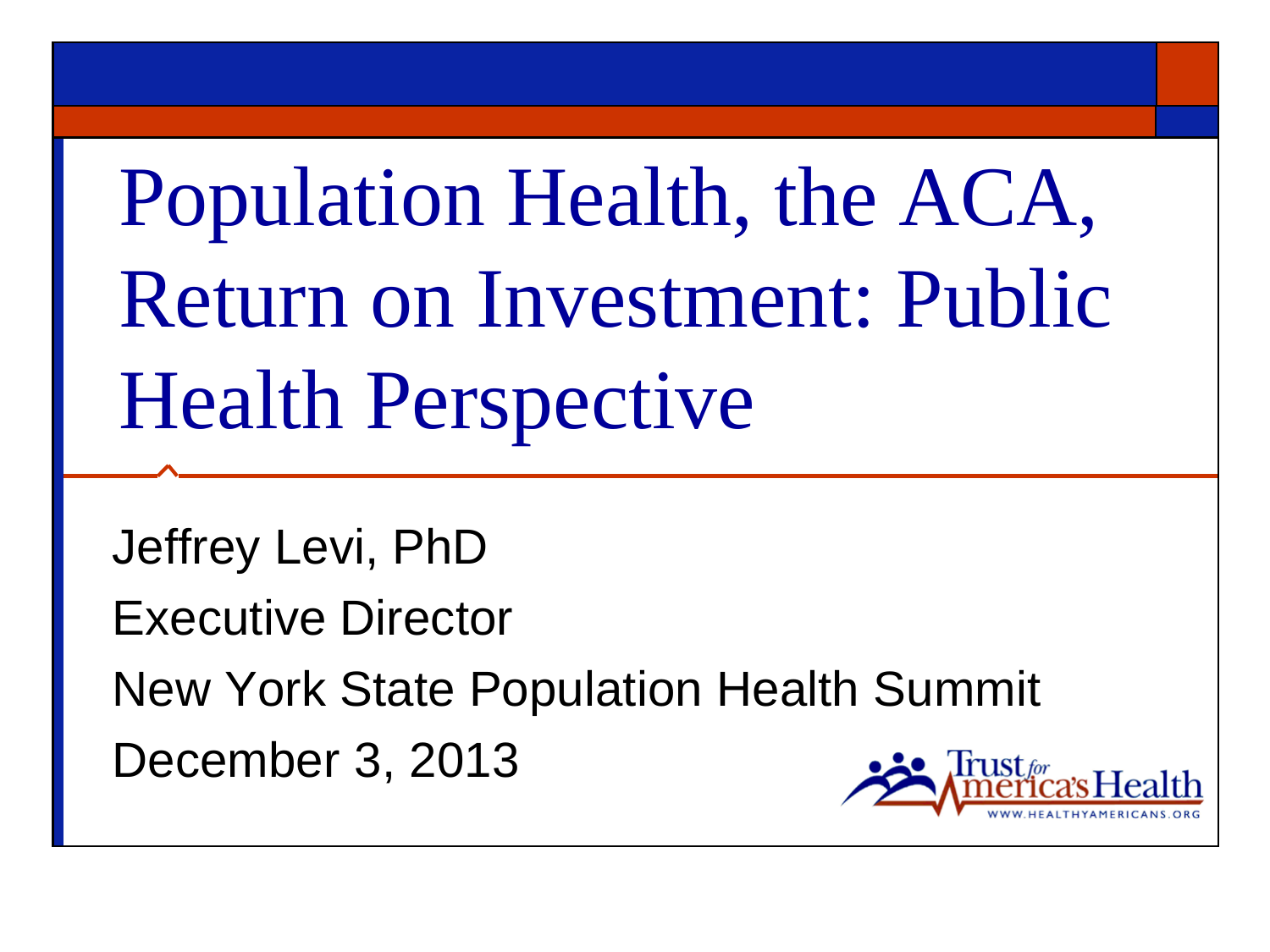#### **Overview**

- Achieving the Triple Aim requires new partnerships
	- Community-clinical; public health-health care; health-non health (social determinants)
- □ Nature of partnerships will vary based on capacity of all parties
- □ Partnerships required regardless of your definition of population health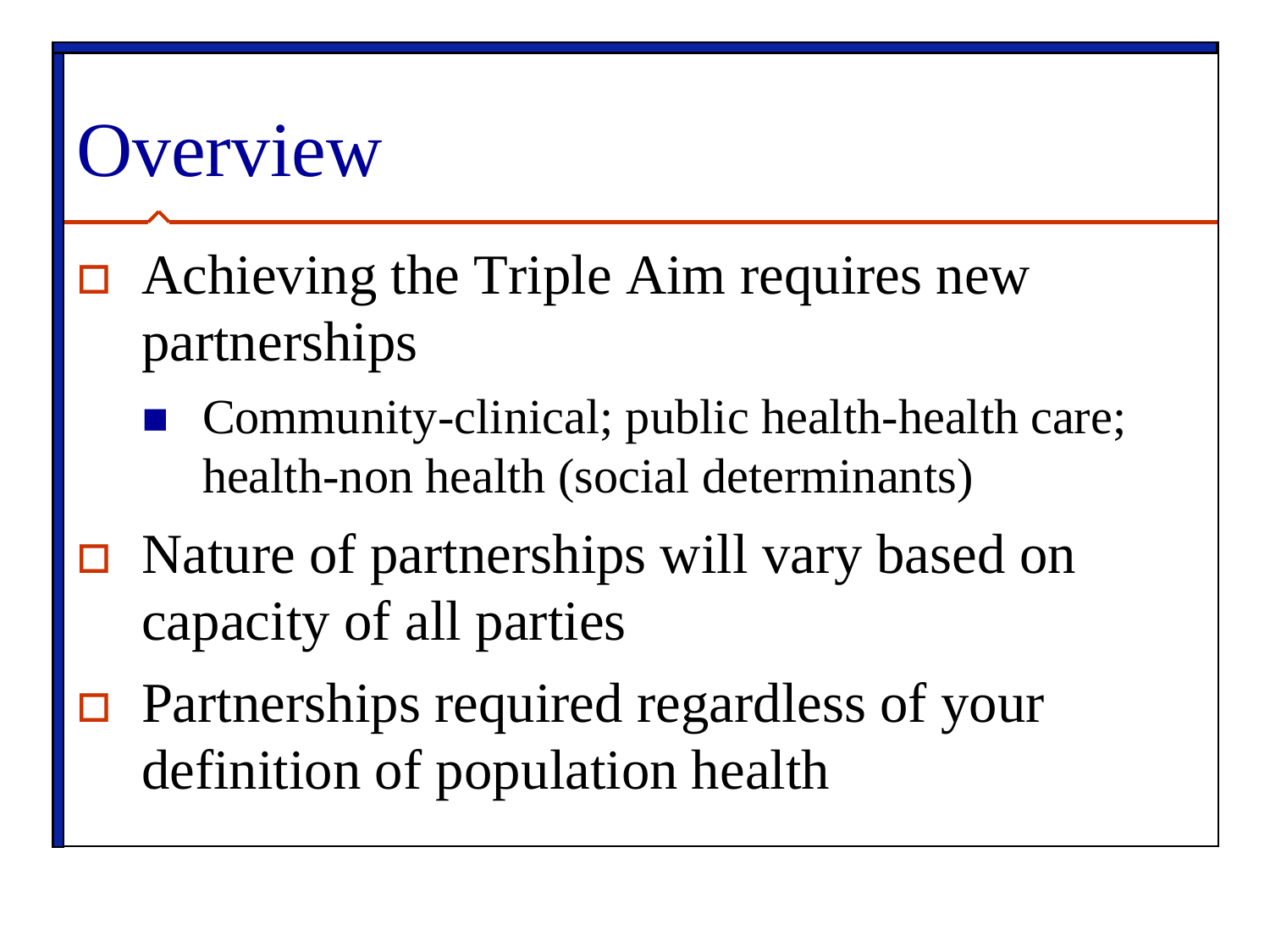#### Drivers of change

- $\Box$  The health system is changing only in part because of the ACA
	- Focus on outcomes
	- Focus on cost containment
- Expectation of return on investment from *both* clinical and public health interventions
	- Not whether, but timeframe and extent
	- Who shares the savings and how are they used?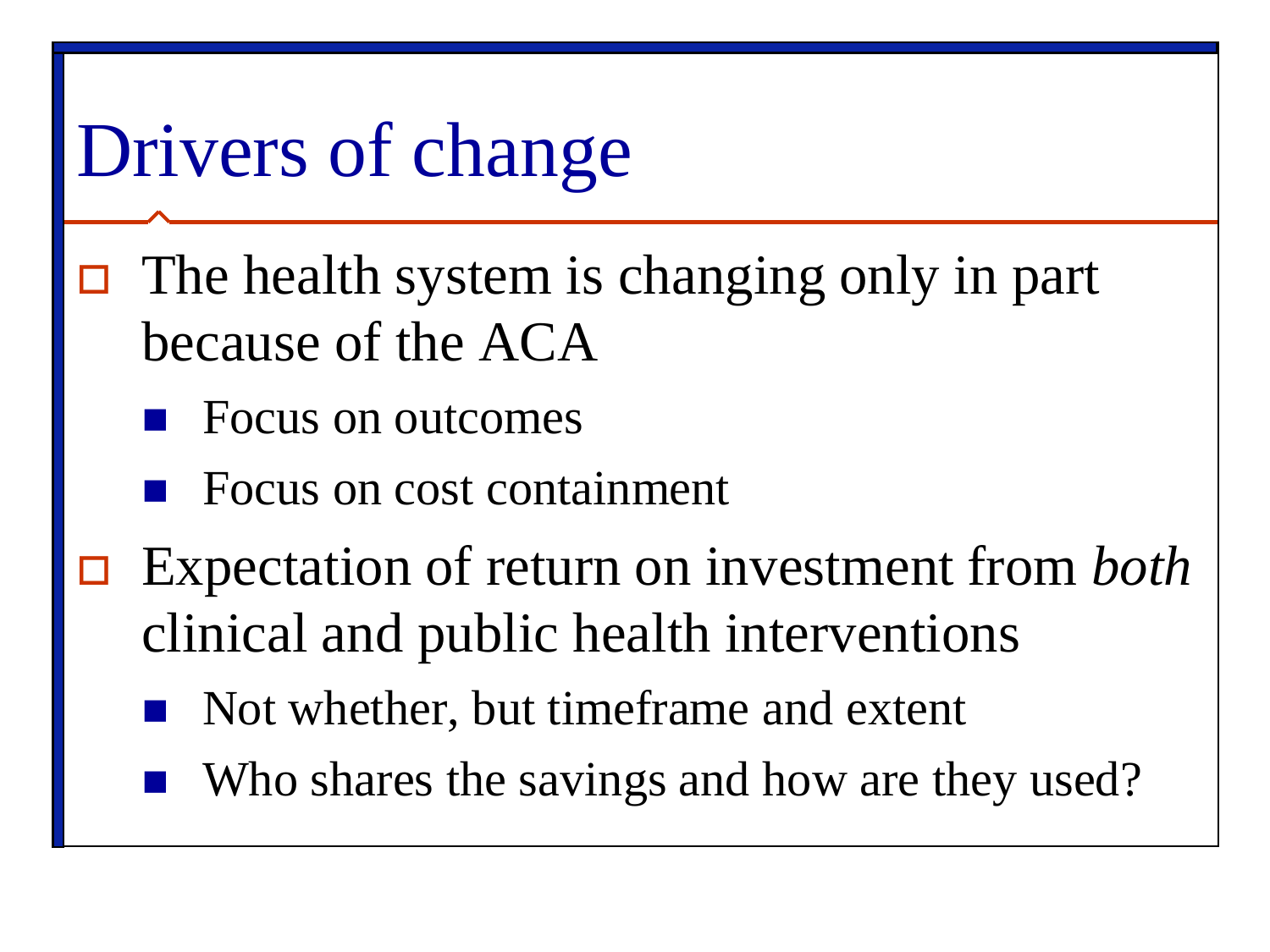#### Status quo is not an option





Shorter Lives, Poorer Health



NATIONAL RESEARCH COUNCIL

- $\Box$  NCD mortality rate (16/17)
- CD mortality rate  $(14/17)$
- $\Box$  Last in life expectancy
- $\Box$  Youth least likely to survive to 50
- $\Box$  Highest level of income inequality; poverty; child poverty
- $\Box$  Third lowest rate of pre-school education and secondary school completion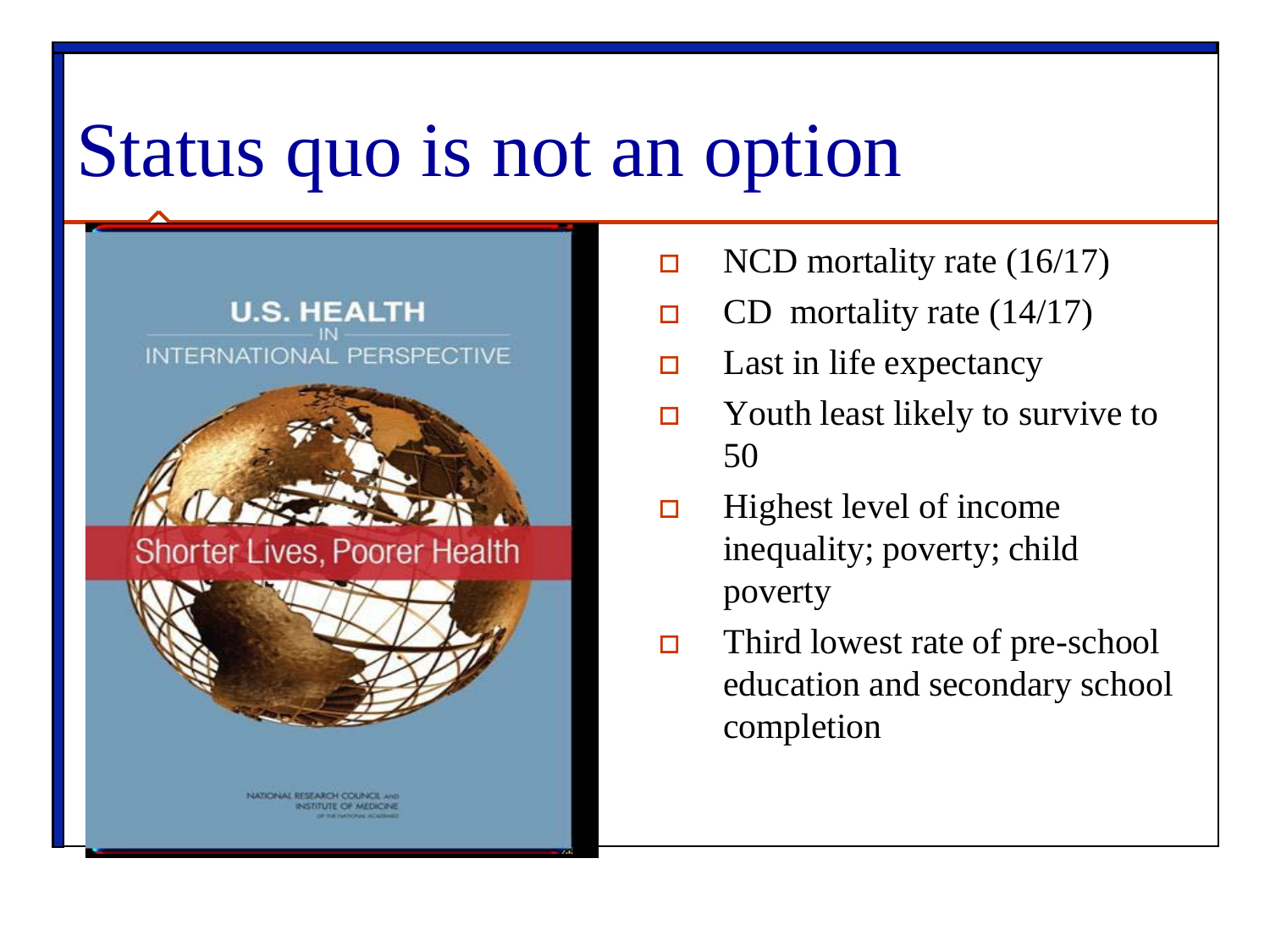It seems overwhelming…what matters is that we start

- $\Box$  Different communities at different starting points
- $\Box$  Different motivators from traditional disease management to social determinants or community economic competitiveness
- All paths lead to new partnerships and collaborations and to broader impact than imagined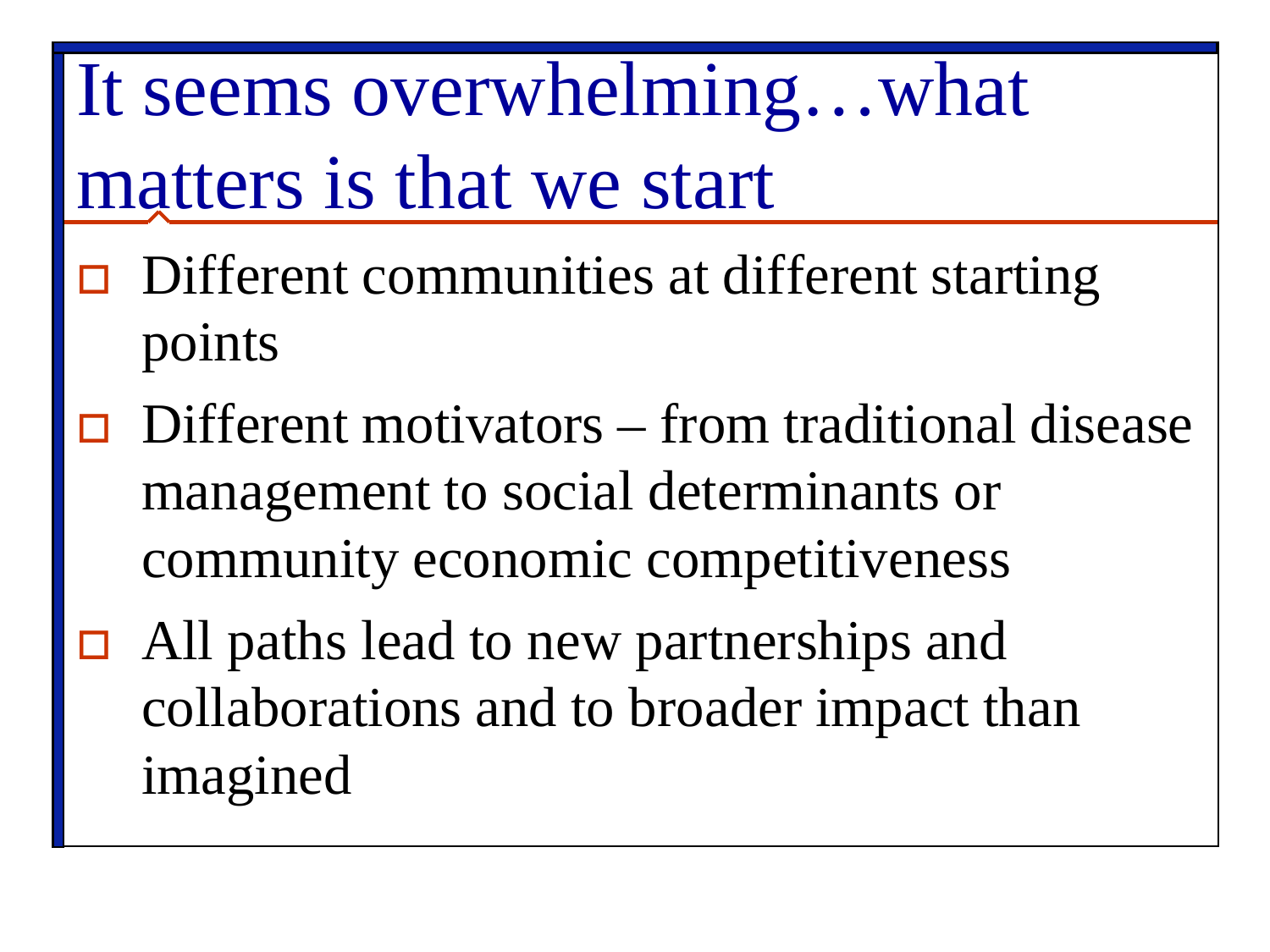# ACA envisions new partnerships -- National Prevention Council

| <b>Bureau of Indian Affairs</b>                   | Department of Labor                           |
|---------------------------------------------------|-----------------------------------------------|
| Corporation for National and Community<br>Service | Department of Transportation                  |
| Department of Agriculture                         | Department of Veterans Affairs                |
| Department of Defense                             | <b>Environmental Protection Agency</b>        |
| Department of Education                           | <b>Federal Trade Commission</b>               |
| Department of Health and Human Services           | <b>Office of Management and Budget</b>        |
| Department of Homeland Security                   | <b>Office of National Drug Control Policy</b> |
| Department of Housing and Urban<br>Development    | White House Domestic Policy Council           |
| Department of Justice                             | Department of the Interior                    |
| <b>Office of Personnel Management</b>             | <b>General Services Administration</b>        |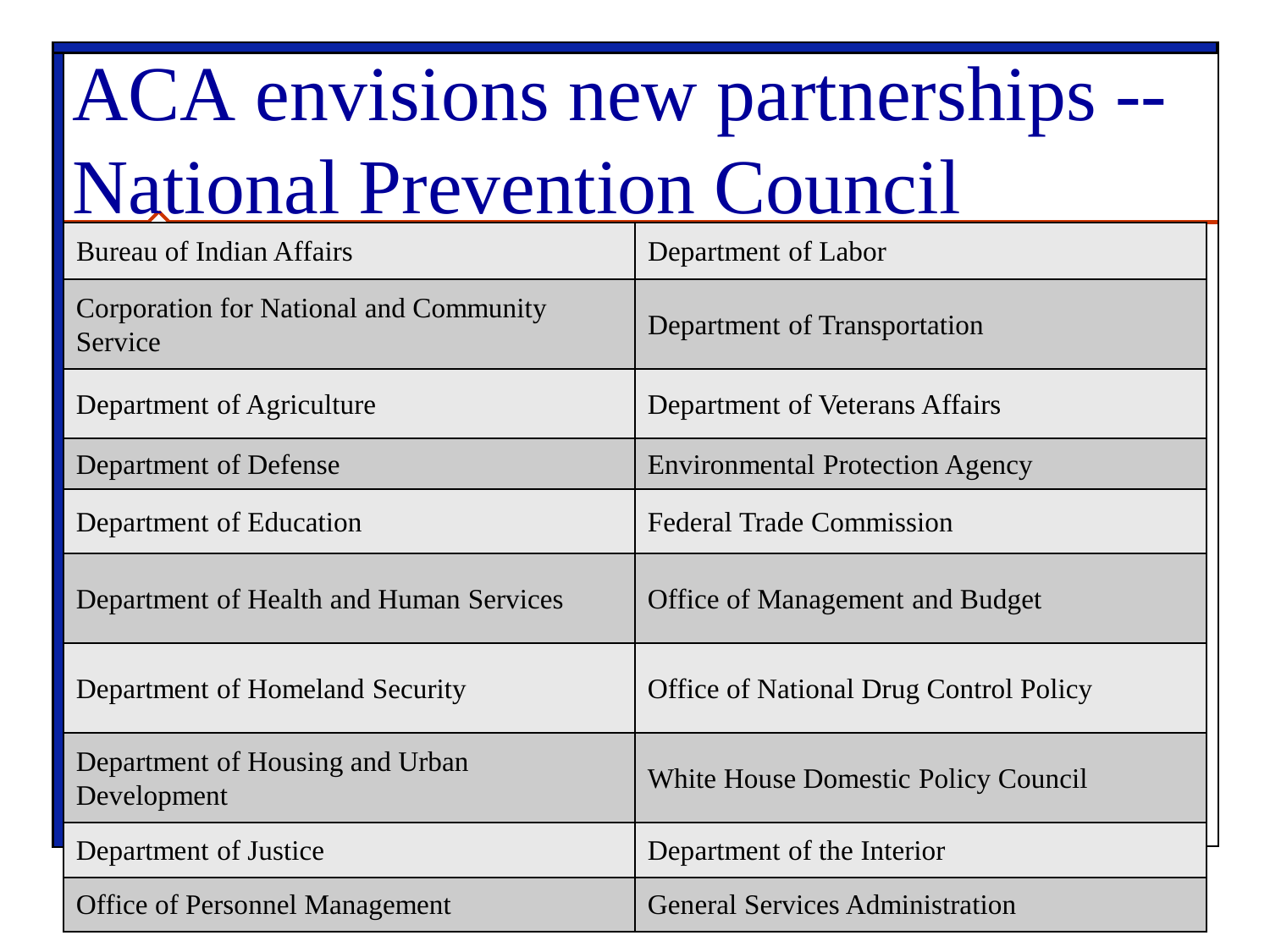#### **National Prevention Strategy: Goal ∙ Strategic Directions ∙ Priorities**

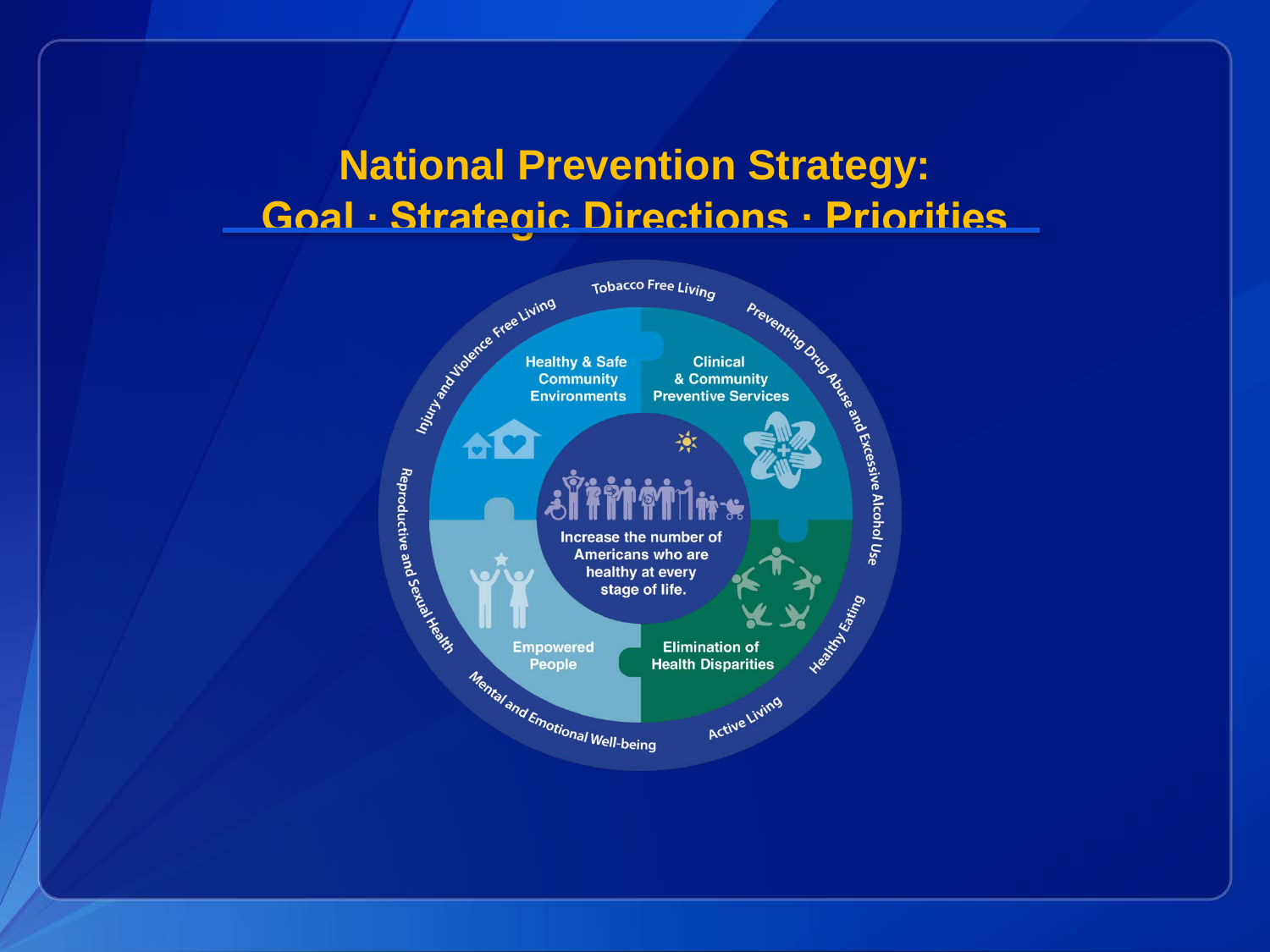#### Levers in the ACA

- **D** Accountable Care Organizations (and variants)
- CMMI Innovation Awards (population health models that address social determinants)
- $\Box$  SIM grants and global budgets
- $\Box$  Medicaid essential health benefits rule
- $\Box$  Community benefit requirements for nonprofit hospitals
- $\Box$  Community Transformation Grants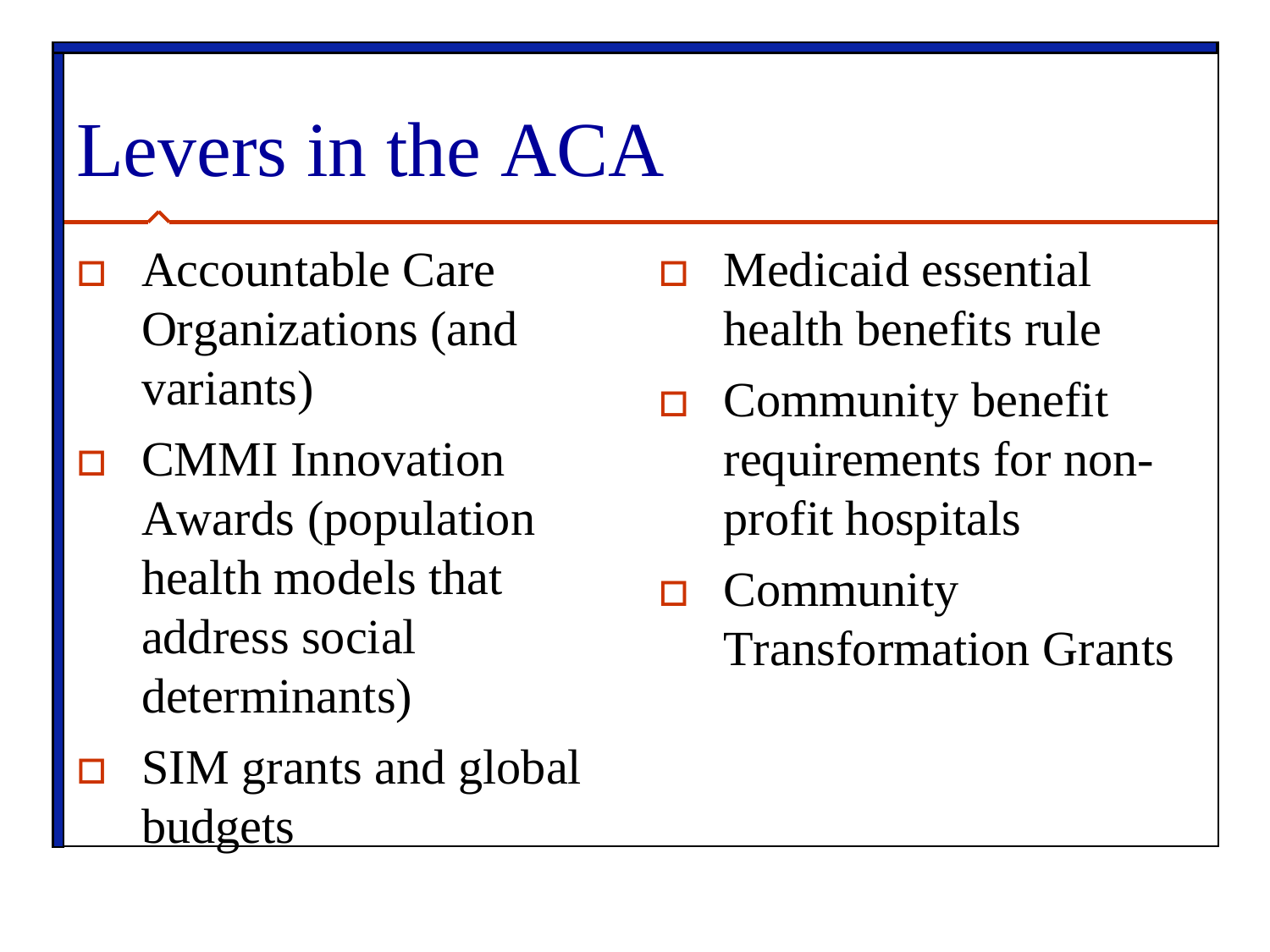Example: Accountable Care Community in Akron, Ohio

- $\Box$  Formed to improve health and create jobs
- Serves entire community coalition of 70+ organizations, including all major providers and plans
- $\Box$  Shared savings model started with local foundation support; also CTG funding
- "Precompetitive" collaboration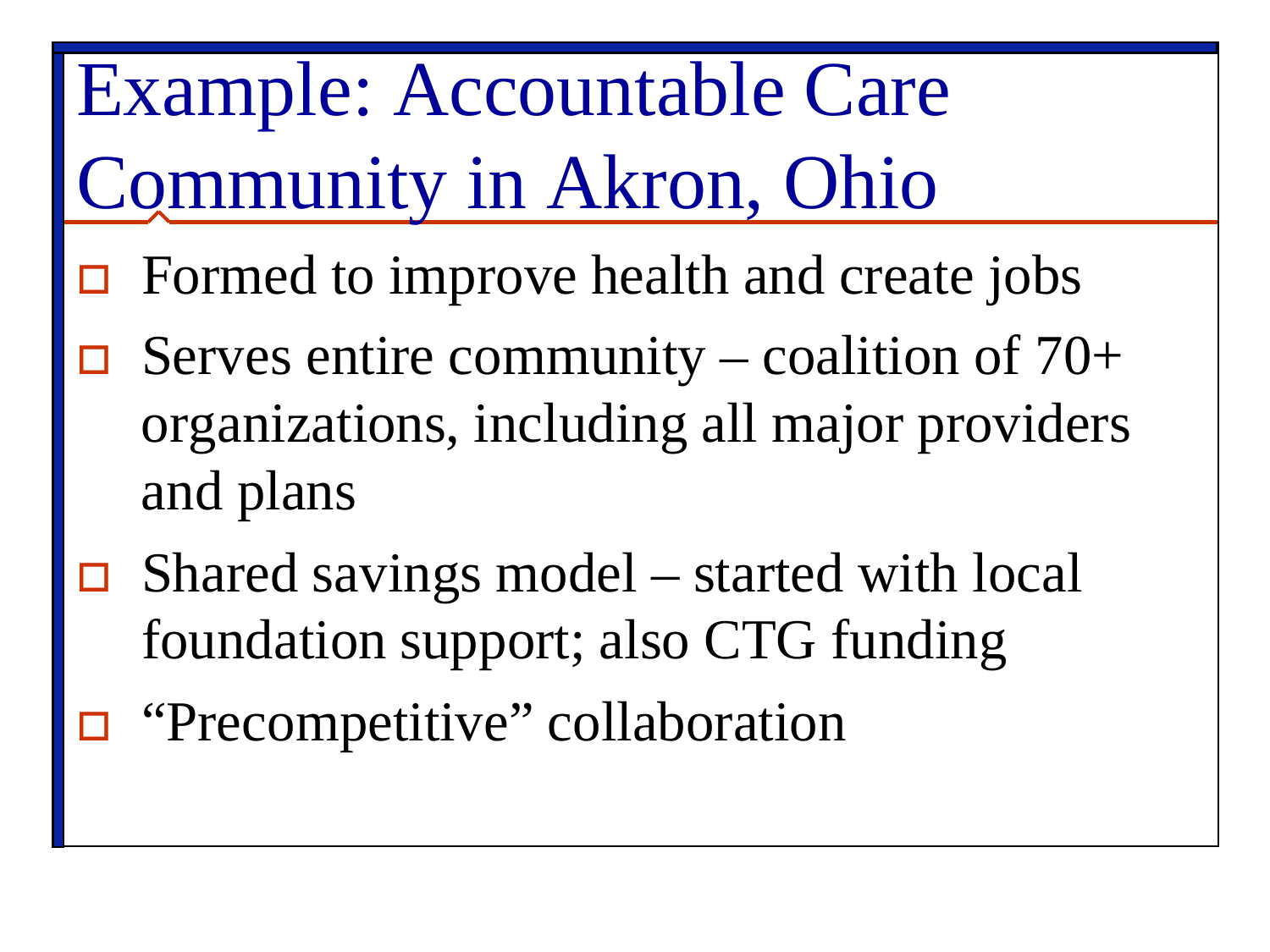## ACC Components

- $\Box$  Integrated, collaborative, medical and public health models
- $\Box$  Inter-professional teams
- $\Box$  Robust health information technology infrastructure
- $\Box$  Community health surveillance and data warehouse
- $\Box$  Dissemination infrastructure to share best practices
- □ ACC impact measurement
- □ Policy analysis and advocacy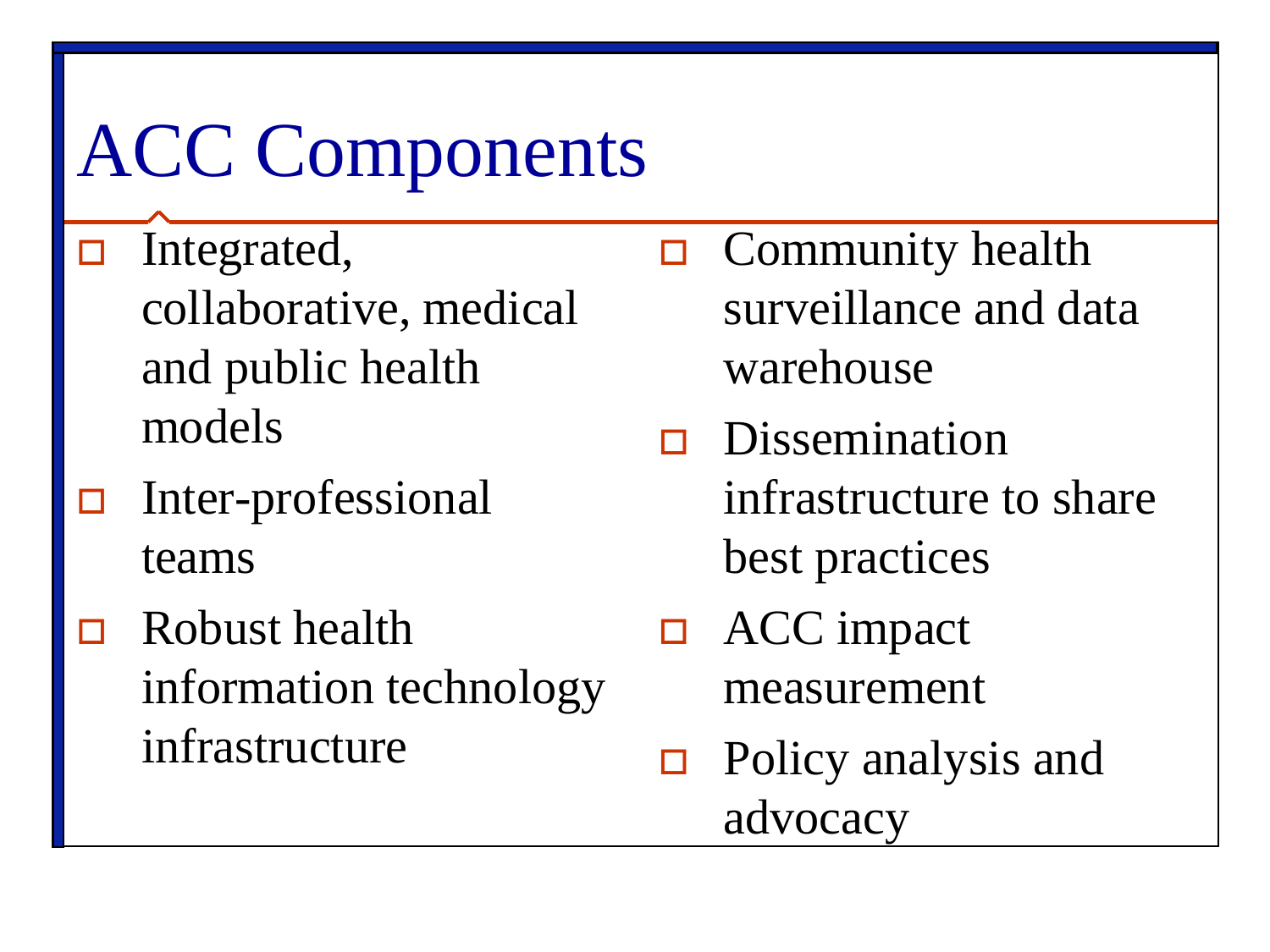#### ACC Return on Investment

#### Interventions:

- Traditional disease management
- Community change: "public lands for public health," faith-based community partnerships; complete streets; "roads on a diet"
- At one year: 25% savings on diabetes (\$3,185/per person/per year)
	- Reductions in ER use, A1C and LDL, no amputations, improved self-related health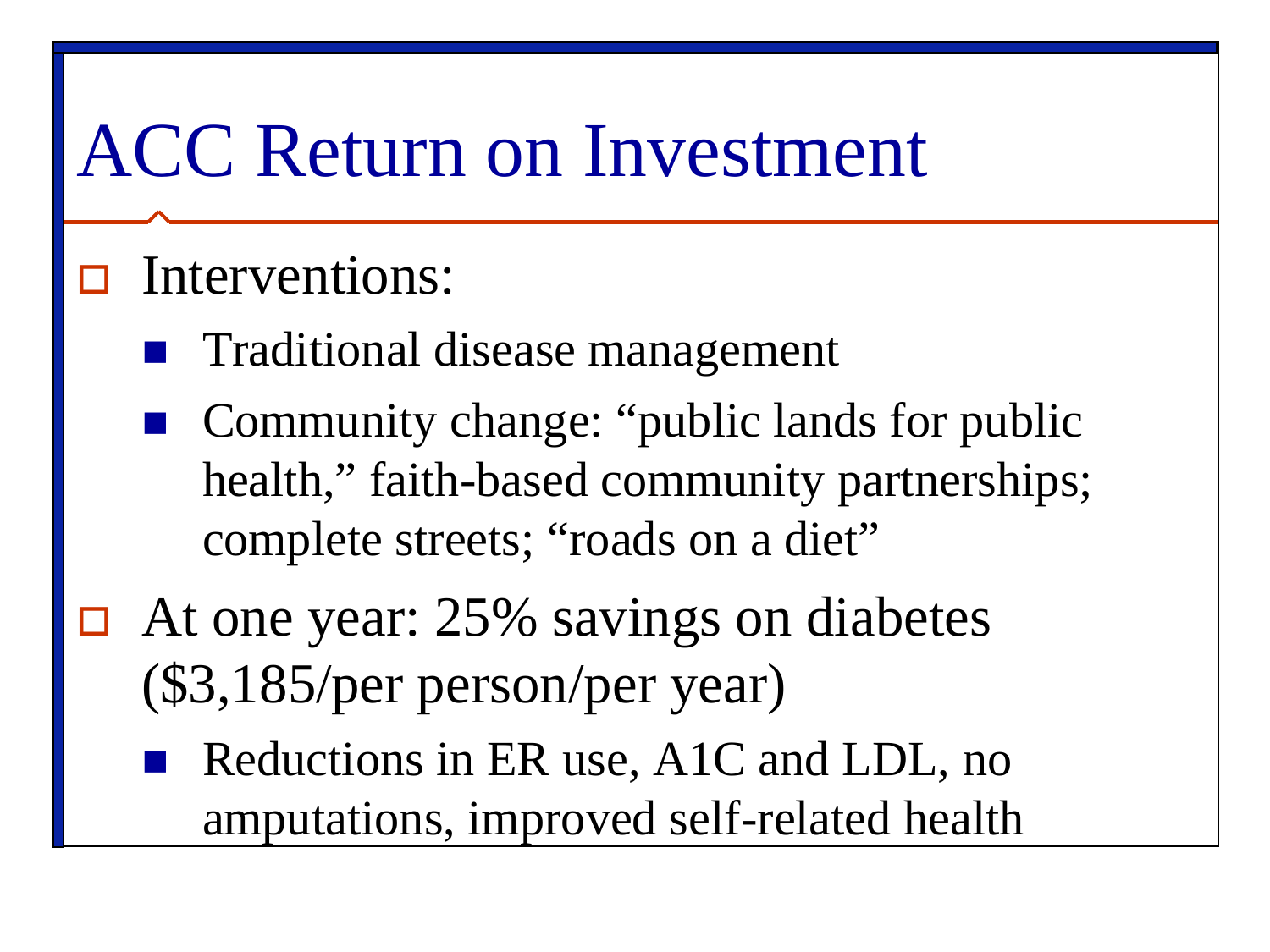## Example: Hennepin Health – A Social ACO

- $\Box$  Medicaid expansion, full risk by county
- Very high need population: continuum of care, behavioral health and social services
	- EHR and social services linkages
- **□** \$1 million reinvested in first year from captured savings
	- Dental clinic, sobering center, interim housing, behavioral health counselors, employment counselors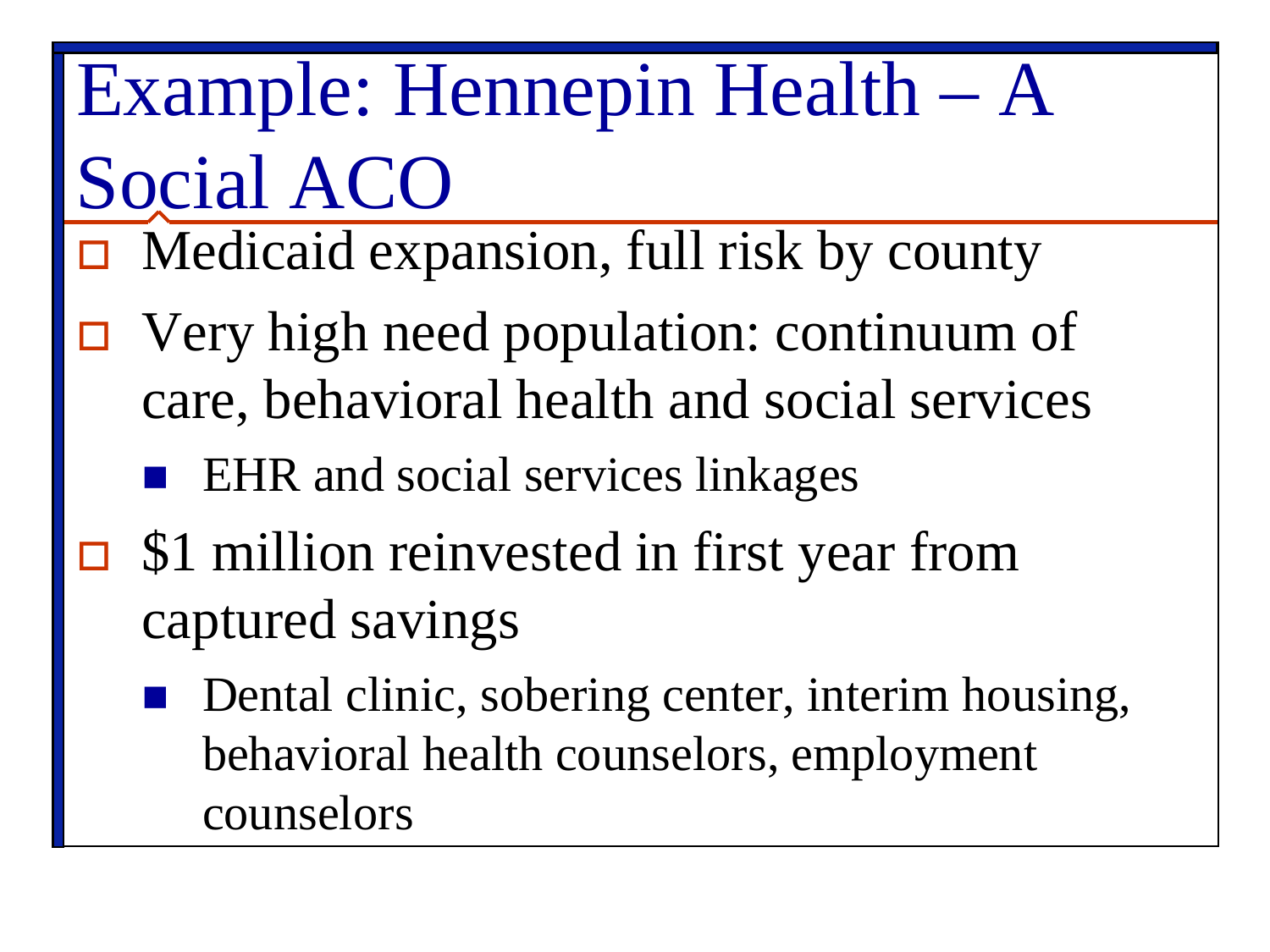Example: Health Systems Learning Group (Stakeholder Health) 40 nonprofit health systems--"invest in community health with a true integrative strategy"

- Quadruple aim: add reduced health disparities
- Integrated care for socially complex *people* in socially complex *neighborhoods:* Social ROI
	- Individuals and place; redesign care; community based prevention; partner on social determinants
		- Financial metrics and accountability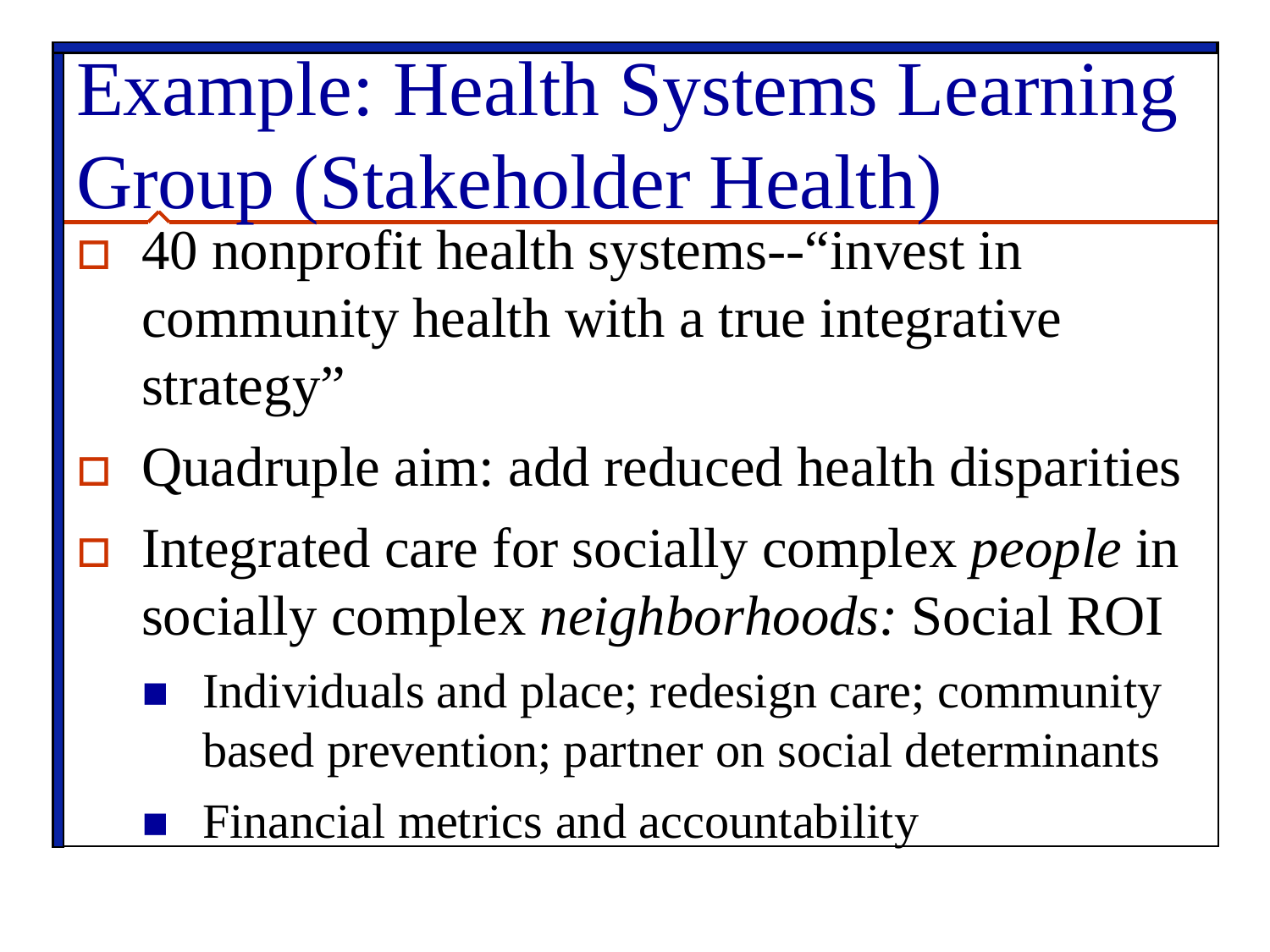## Tapping resources beyond health

- **□ Community Reinvestment Act**
- Purpose Built Communities
- Innovative financing models
	- Social impact bonds
	- Solving the "wrong pocket" issue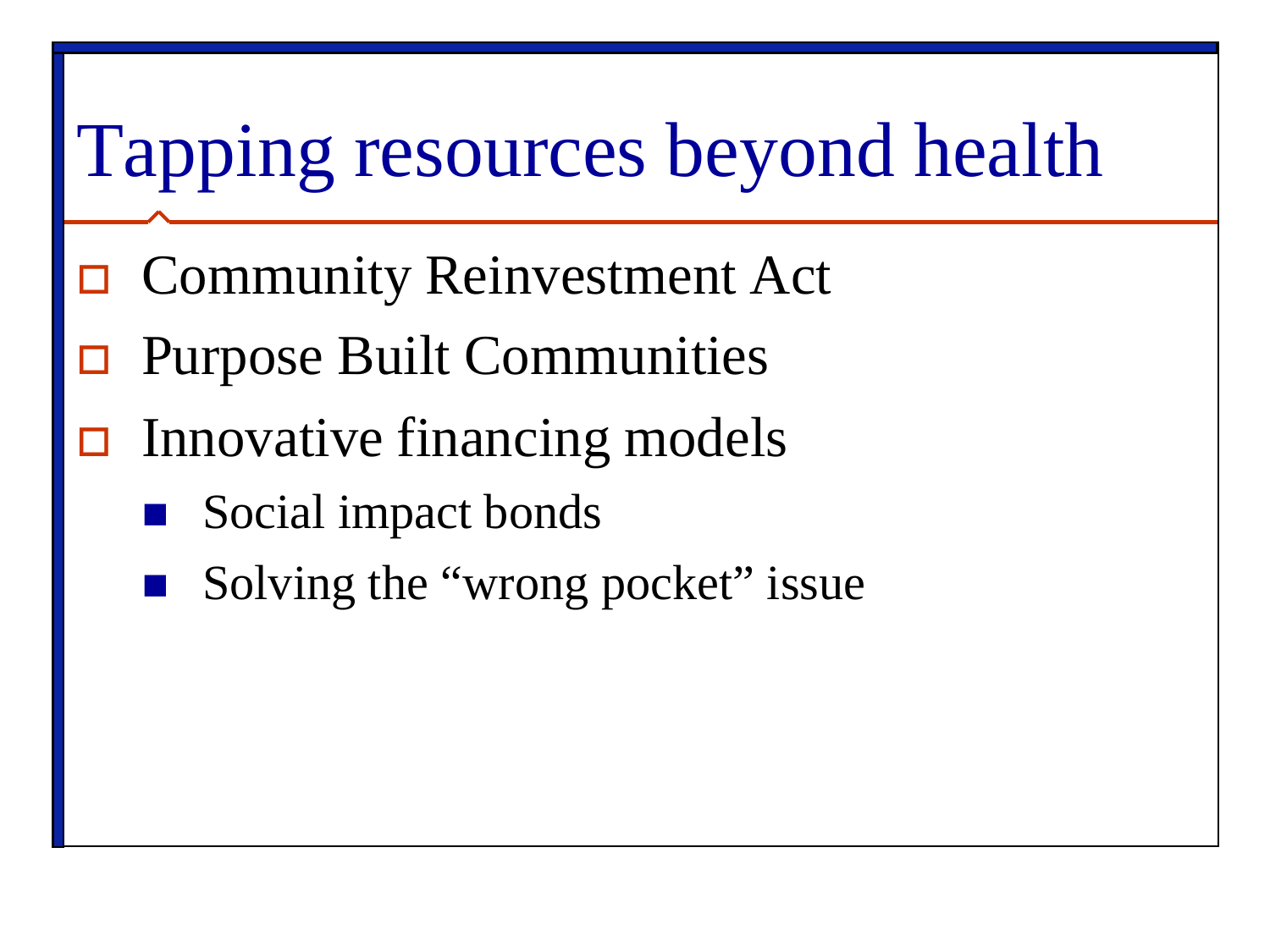### How does public health change?

- □ New leadership role
- Convener/integrator/catalyst
- New skills within health departments
- Assurance vs. delivery of services/programs